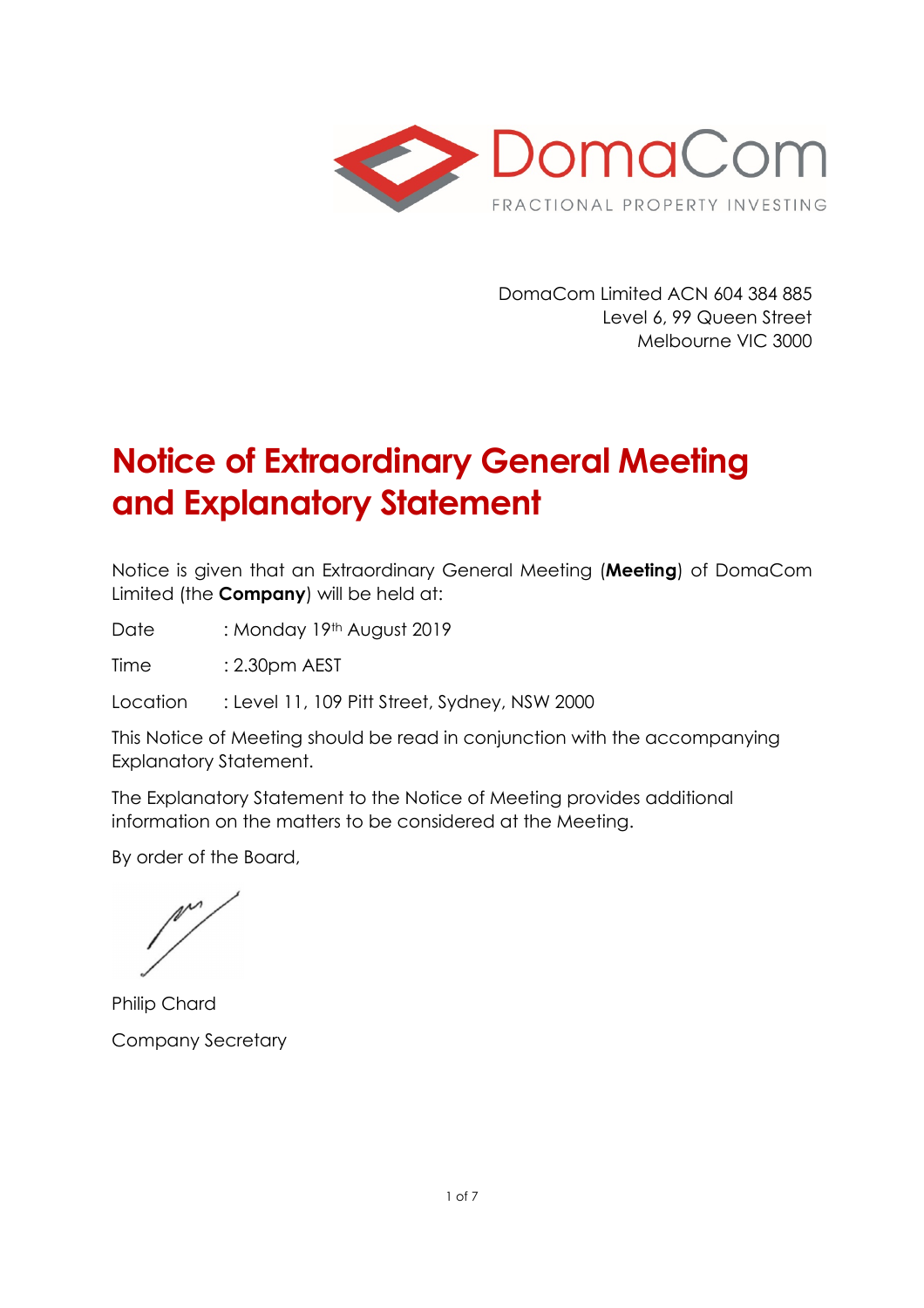#### **AGENDA**

The business of the Meeting shall be as follows:

### **1. Resolution 1: Subsequent approval for the previous issue of 13,150,000**

#### **Ordinary Shares to Unrelated Parties**

To consider and, if thought fit, to pass the following Resolution as an ordinary resolution:

*"That, for the purpose of ASX Listing Rule 7.4, and for all other purposes, shareholders ratify and approve the previous issue, in reliance on Listing Rule 7.1A, of a total of 13,150,000 Ordinary Shares on 28 February 2019 under a placement to institutional and sophisticated investors at an issue price of \$0.10 per Share, in which the Company raised a total of \$1,315,000, on the terms and conditions set out in the Explanatory Statement accompanying this Notice of Meeting."* 

#### **Voting Exclusion Statement for Resolution 1:**

The Company will disregard any votes cast in favour of this Resolution 1 by any person who participated in the issue and an associate of that person (or those persons). However, the Company need not disregard a vote if it is cast by a person as a proxy for a person who is entitled to vote, in accordance with the directions of the Proxy Form, or, it is cast by the person chairing the meeting as proxy for a person who is entitled to vote, in accordance with a direction on the Proxy Form to vote as the proxy decides.

### **2. Resolution 2: Subsequent approval for the previous issue of 16,666,667**

### **Ordinary Shares to Unrelated Parties**

To consider and, if thought fit, to pass the following Resolution as an ordinary resolution:

*"That, for the purpose of ASX Listing Rule 7.4, and for all other purposes, shareholders ratify and approve the previous issue, in reliance on Listing Rule 7.1, of a total of 16,666,667 Ordinary Shares on 24 June 2019 under a placement to institutional and sophisticated investors at an issue price of \$0.09 per Share, in which the Company raised a total of \$1,500,000, on the terms and conditions set out in the Explanatory Statement accompanying this Notice of Meeting."* 

#### **Voting Exclusion Statement for Resolution 2:**

The Company will disregard any votes cast in favour of this Resolution 2 by any person who participated in the issue and an associate of that person (or those persons). However, the Company need not disregard a vote if it is cast by a person as a proxy for a person who is entitled to vote, in accordance with the directions of the Proxy Form, or, it is cast by the person chairing the meeting as proxy for a person who is entitled to vote, in accordance with a direction on the Proxy Form to vote as the proxy decides.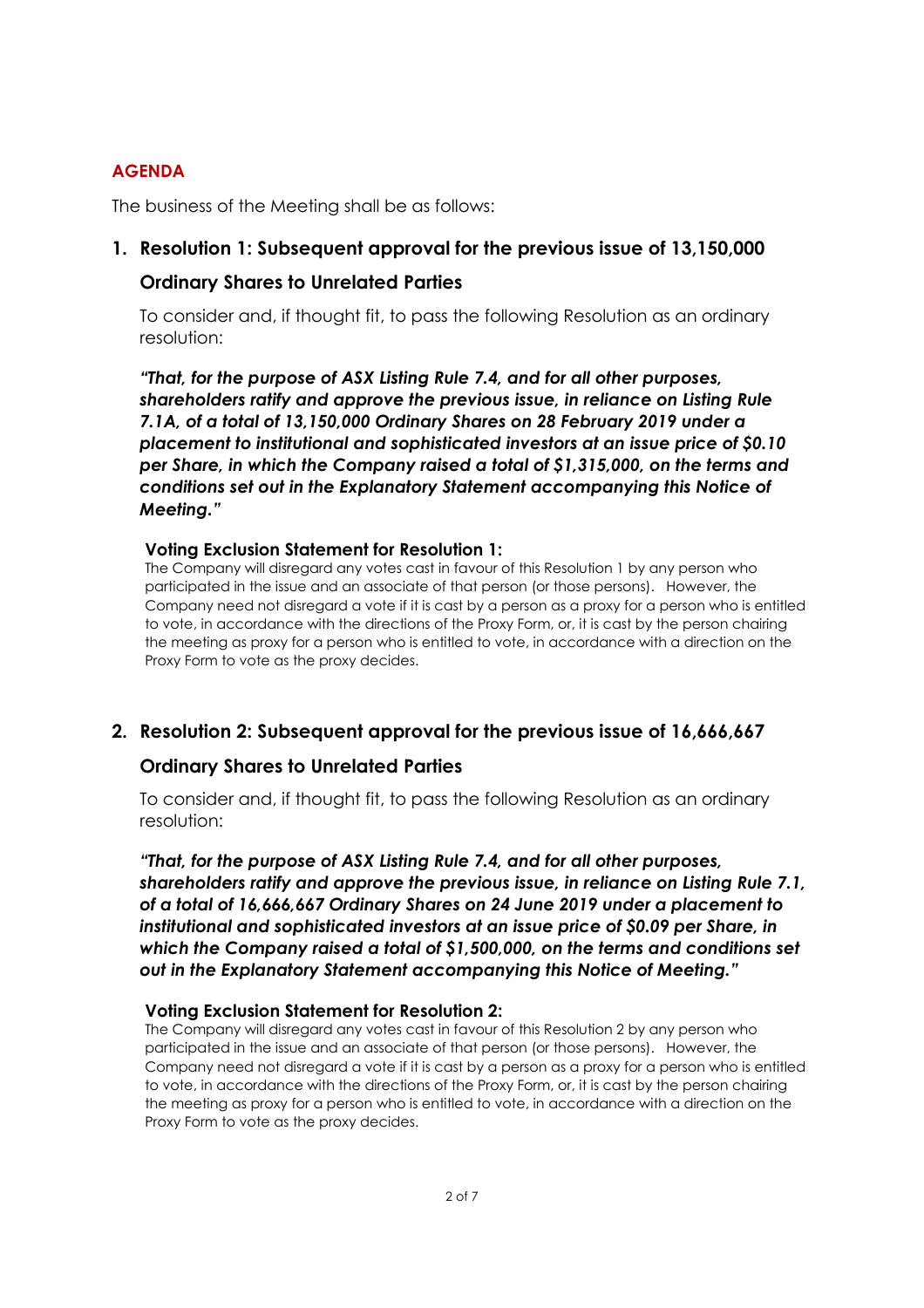### **3. Any other business**

## **EXPLANATORY STATEMENT**

This Explanatory Statement has been prepared for the information of Shareholders in relation to the business to be conducted at the Company's Meeting at 2.30pm on Monday 19th August 2019.

The purpose of this Explanatory Statement is to provide Shareholders with all information known to the Company which is material to a decision on how to vote on the Resolution in the accompanying Notice of Meeting.

This Explanatory Statement should be read in conjunction with the Notice of Meeting preceding this Explanatory Statement.

If you have any questions regarding the matters set out in this Explanatory Statement or the preceding Notice of Meeting, please contact the Company Secretary or your professional adviser.

### **RESOLUTION 1: SUBSEQUENT APPROVAL FOR THE PREVIOUS ISSUE OF 13,150,000 ORDINARY SHARES TO UNRELATED PARTIES**

#### **a. Ratification of Ordinary Shares issued in June 2019 in reliance on Listing Rule 7.1A**

On 28 February 2019, the Company issued a total of 13,150,000 Ordinary Shares at \$0.10 per Share through a placement to institutional and sophisticated investors, raising \$1,315,000. In order to refresh the Company's ability under Listing Rule 7.1A to issue Equity Securities without obtaining Shareholder approval, Shareholders are asked to ratify and approve the previous issue of these Shares for the purposes of Listing Rule 7.4.

ASX Listing Rule 7.1 provides that a company must not, subject to specified exceptions, issue or agree to issue more Equity Securities during any 12 month period than that amount which represents 15% of the number of fully paid ordinary securities on issue at the commencement of that 12 month period. ASX Listing Rule 7.1A provides that certain eligible companies may seek shareholder approval at its AGM to issue up to a further 10% of its fully paid ordinary securities on issue at the start of the 12 month period commencing on the date of the AGM ("10% share issue capacity"). The Company is an eligible company and sought and received Shareholder approval to the 10% share issue capacity at its AGM on 17<sup>th</sup> October 2018. The Shareholder approval is valid for 12 months from the date of the last AGM.

ASX Listing Rule 7.4 provides that an issue of securities made without approval under ASX Listing Rule 7.1A is treated as having been made with approval for the purpose of ASX Listing Rule 7.1A if the issue did not breach ASX Listing Rule 7.1 or Listing Rule 7.1A and holders of securities subsequently approve it.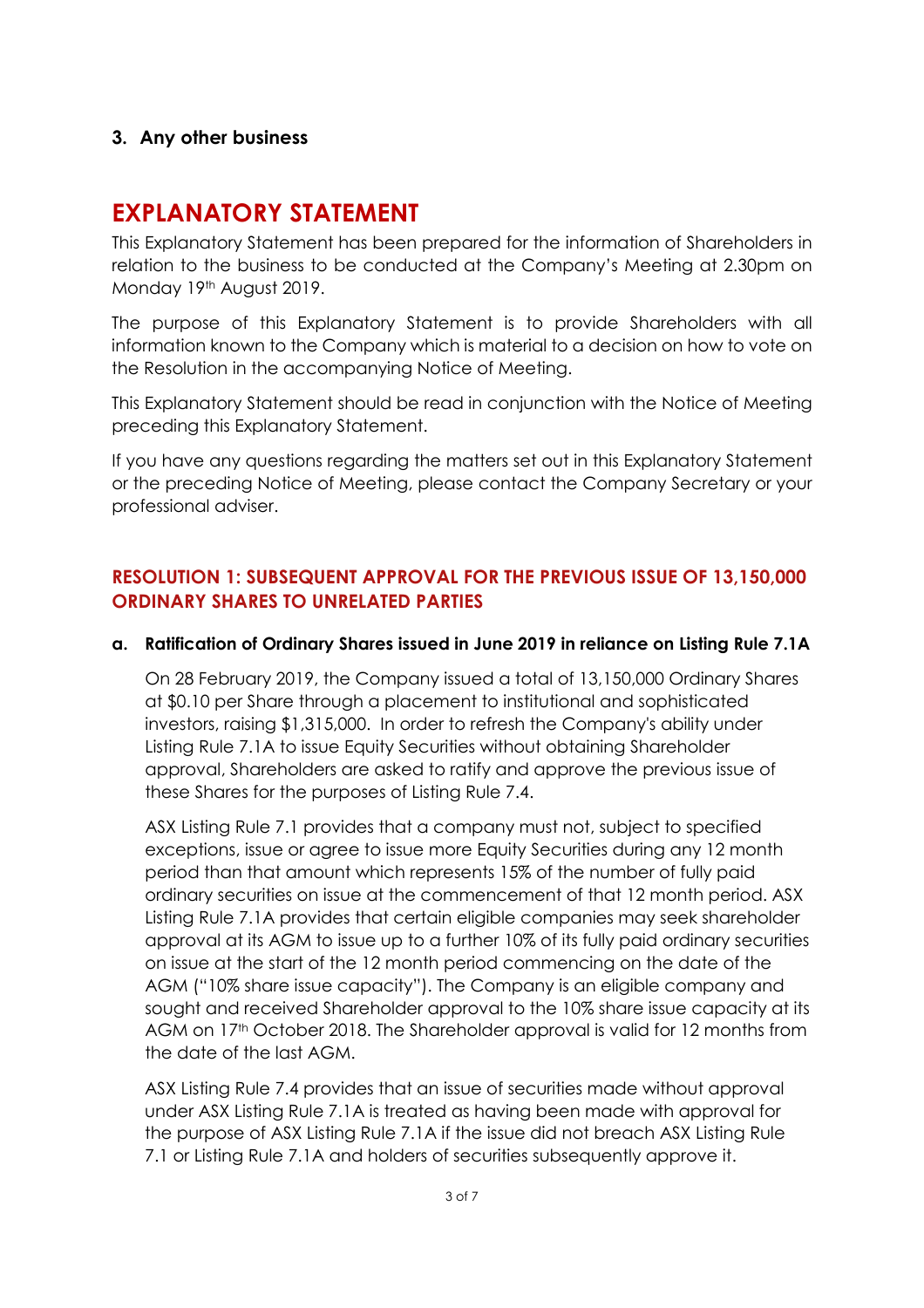Accordingly, the Company is seeking Shareholder ratification for the issue of 13,150,000 Placement Shares issued under the Company's 10% share issue capacity under Listing Rule 7.1A.

If the Shareholders approve Resolution 1, the issue of 13,150,000 Placement Shares will be excluded from the calculations of the Company's 10% limit under ASX Listing Rule 7.1A.

#### **b. Technical information required by ASX Listing Rule 7.4**

The following information is provided pursuant to and in accordance with ASX Listing Rule 7.4:

| Requirement                                                                                                                          | Detail                                                                                                                       |
|--------------------------------------------------------------------------------------------------------------------------------------|------------------------------------------------------------------------------------------------------------------------------|
| The number of Ordinary Shares issued                                                                                                 | 13,150,000                                                                                                                   |
| Price at which the Ordinary Shares<br>were issued                                                                                    | \$0.10                                                                                                                       |
| The terms of the Ordinary Shares                                                                                                     | The Ordinary Shares issued rank<br>equally with existing Shares.                                                             |
| The names of the persons to whom<br>the Company issued the Ordinary<br>Shares or the basis on which those<br>persons were determined | The shares were issued to institutional<br>and sophisticated investors only, as<br>announced to ASX on 28 February<br>2019   |
| The use (or intended use) of the funds<br>raised                                                                                     | To fund the Company's continued<br>expansion, investment in its platform<br>and for general working capital<br>requirements. |
| Voting exclusion statement                                                                                                           | Voting exclusion statement is<br>included in the Notice of Meeting                                                           |

**Recommendation:** The Board recommends that the Shareholders vote in favour of Resolution 1.

### **RESOLUTION 2: SUBSEQUENT APPROVAL FOR THE PREVIOUS ISSUE OF 16,666,667 ORDINARY SHARES TO UNRELATED PARTIES**

#### **a. Ratification of Ordinary Shares issued in June 2019 in reliance on Listing Rule 7.1**

On 24 June 2019, the Company issued a total of 16,666,667 Ordinary Shares at \$0.09 per Share through a placement to institutional and sophisticated investors, raising \$1,500,000. In order to refresh the Company's ability under Listing Rule 7.1 to issue Equity Securities without obtaining Shareholder approval, Shareholders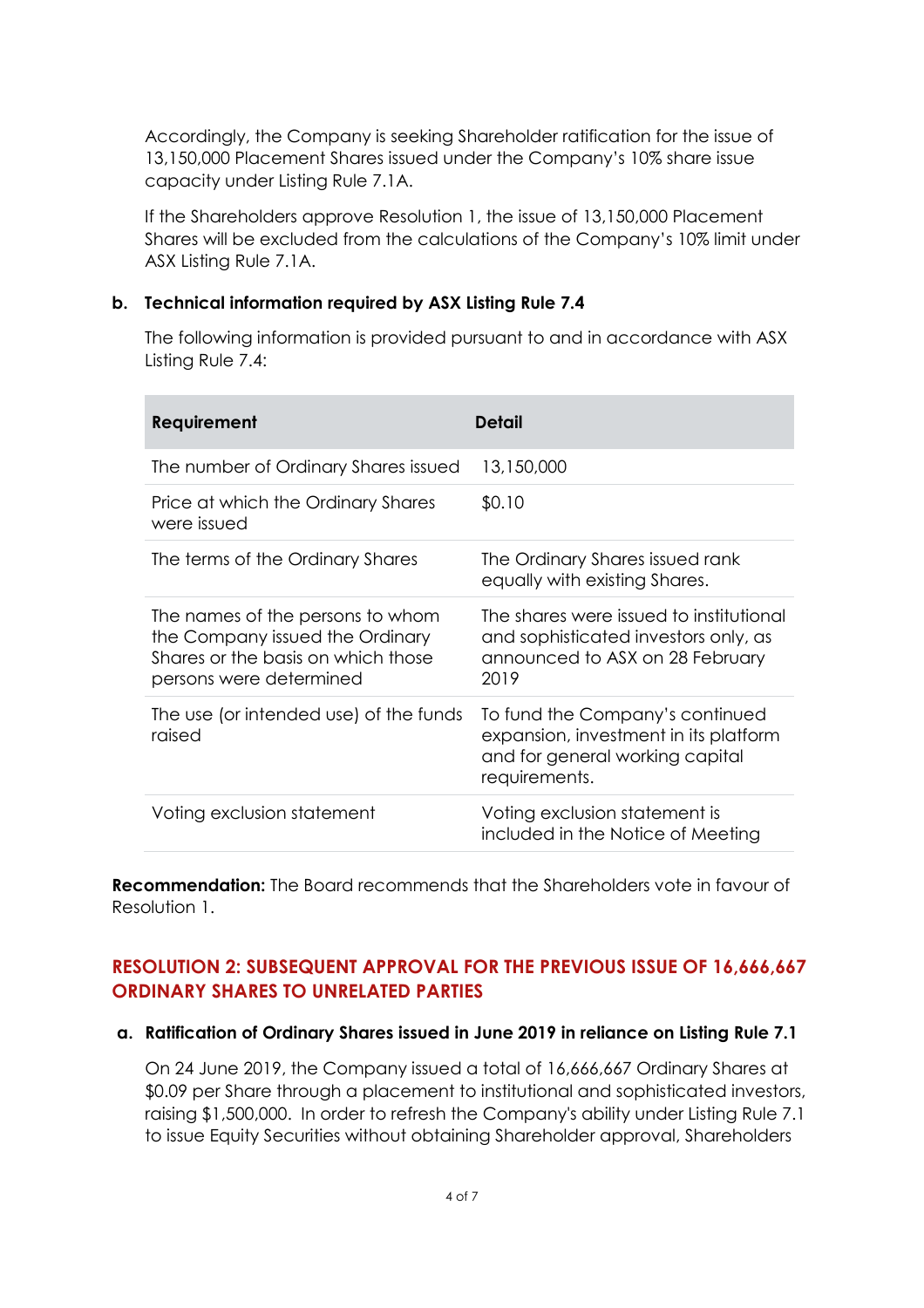are asked to ratify and approve the previous issue of these Shares for the purposes of Listing Rule 7.4.

ASX Listing Rule 7.1 provides that a company must not, subject to specified exceptions, issue or agree to issue more Equity Securities during any 12 month period than that amount which represents 15% of the number of fully paid ordinary securities on issue at the commencement of that 12 month period.

ASX Listing Rule 7.4 provides that an issue of securities made without approval under ASX Listing Rule 7.1 is treated as having been made with approval for the purpose of ASX Listing Rule 7.1if the issue did not breach ASX Listing Rule 7.1 and holders of securities subsequently approve it.

Accordingly, the Company is seeking Shareholder ratification for the issue of 16,666,667 Placement Shares issued under the Company's 15% share issue capacity under Listing Rule 7.1.

If the Shareholders approve Resolution 2, the issue of 16,666,667 Placement Shares will be excluded from the calculations of the Company's 15% limit under ASX Listing Rule 7.1.

#### **b. Technical information required by ASX Listing Rule 7.4**

The following information is provided pursuant to and in accordance with ASX Listing Rule 7.4:

| Requirement                                                                                                                          | Detail                                                                                                                       |
|--------------------------------------------------------------------------------------------------------------------------------------|------------------------------------------------------------------------------------------------------------------------------|
| The number of Ordinary Shares issued                                                                                                 | 16,666,667                                                                                                                   |
| Price at which the Ordinary Shares<br>were issued                                                                                    | \$0.09                                                                                                                       |
| The terms of the Ordinary Shares                                                                                                     | The Ordinary Shares issued rank<br>equally with existing Shares.                                                             |
| The names of the persons to whom<br>the Company issued the Ordinary<br>Shares or the basis on which those<br>persons were determined | The shares were issued to institutional<br>and sophisticated investors only, as<br>announced to ASX on 14th June 2019        |
| The use (or intended use) of the funds<br>raised                                                                                     | To fund the Company's continued<br>expansion, investment in its platform<br>and for general working capital<br>requirements. |
| Voting exclusion statement                                                                                                           | Voting exclusion statement is<br>included in the Notice of Meeting                                                           |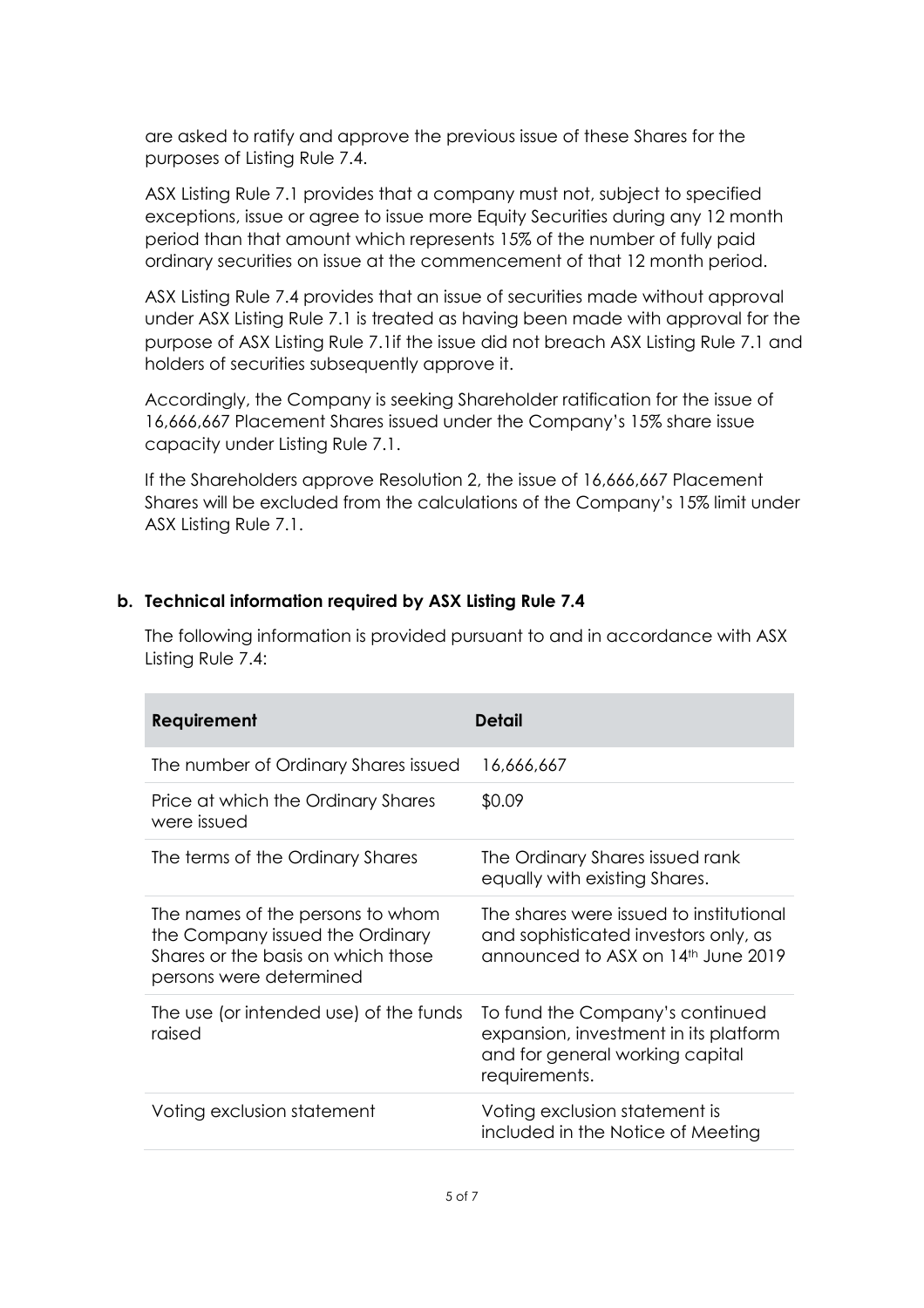**Recommendation:** The Board recommends that the Shareholders vote in favour of Resolution 2.

### **Business of Extraordinary General Meeting**

The Corporations Act requires that 28 days' notice is required for extraordinary general meetings of a listed company. This Notice of Meeting is intended to satisfy that requirement.

Under the Constitution no business shall be transacted at any General Meeting unless a quorum of 5 Shareholders are present.

The agenda of the Meeting is now fixed and business not on the agenda cannot be brought to the meeting without leave of the Chair.

Only shareholders of the Company and invited guests may attend the Meeting.

### **Voting Entitlement**

The Board has determined that for the purpose of voting at the Meeting, Shares will be taken to be held by those persons who hold them at 7.00pm AEST on Saturday 17th August 2019. This means that if you are not the registered holder of a Share at that time you will not be entitled to vote at the Meeting in respect of that Share.

#### **Voting in person**

To vote in person at the Meeting, you must attend the meeting to be held at 2.30pm on 19th August 2019.

### **Proxy Form for Extraordinary General Meeting**

A Shareholder who is entitled to attend and vote at the Meeting may appoint a proxy to attend and vote on behalf of that Shareholder. A proxy need not be a Shareholder. A Shareholder can appoint an individual or a body corporate as its proxy. If a body corporate is appointed as a proxy, it must ensure that it appoints a corporate representative as required by the Corporations Act 2001 (Cth) to exercise its powers as proxy at the Meeting.

A Shareholder who is entitled to cast two or more votes may appoint up to two proxies and may specify the proportion or number of votes that each proxy is appointed to exercise. If a Shareholder appoints two proxies and the appointments do not specify the proportion or number of votes that each proxy may exercise, each proxy may exercise half the votes (disregarding fractions).

If you choose to appoint a proxy, you are encouraged to direct your proxy how to vote on the Resolution by marking either "For", "Against" or "Abstain" on the Proxy Form for that item of business. If you sign the Proxy Form and do not appoint a proxy, you will have appointed the Chairman of the Meeting as your proxy.

Completed Proxy Forms (and the power of attorney or other authority, if any, under which the Proxy Form is signed) must be lodged at the Company's share registry, Boardroom Pty Limited; or faxed to the fax number specified below not later than 2.30pm (AEST) on Saturday 17th August 2019.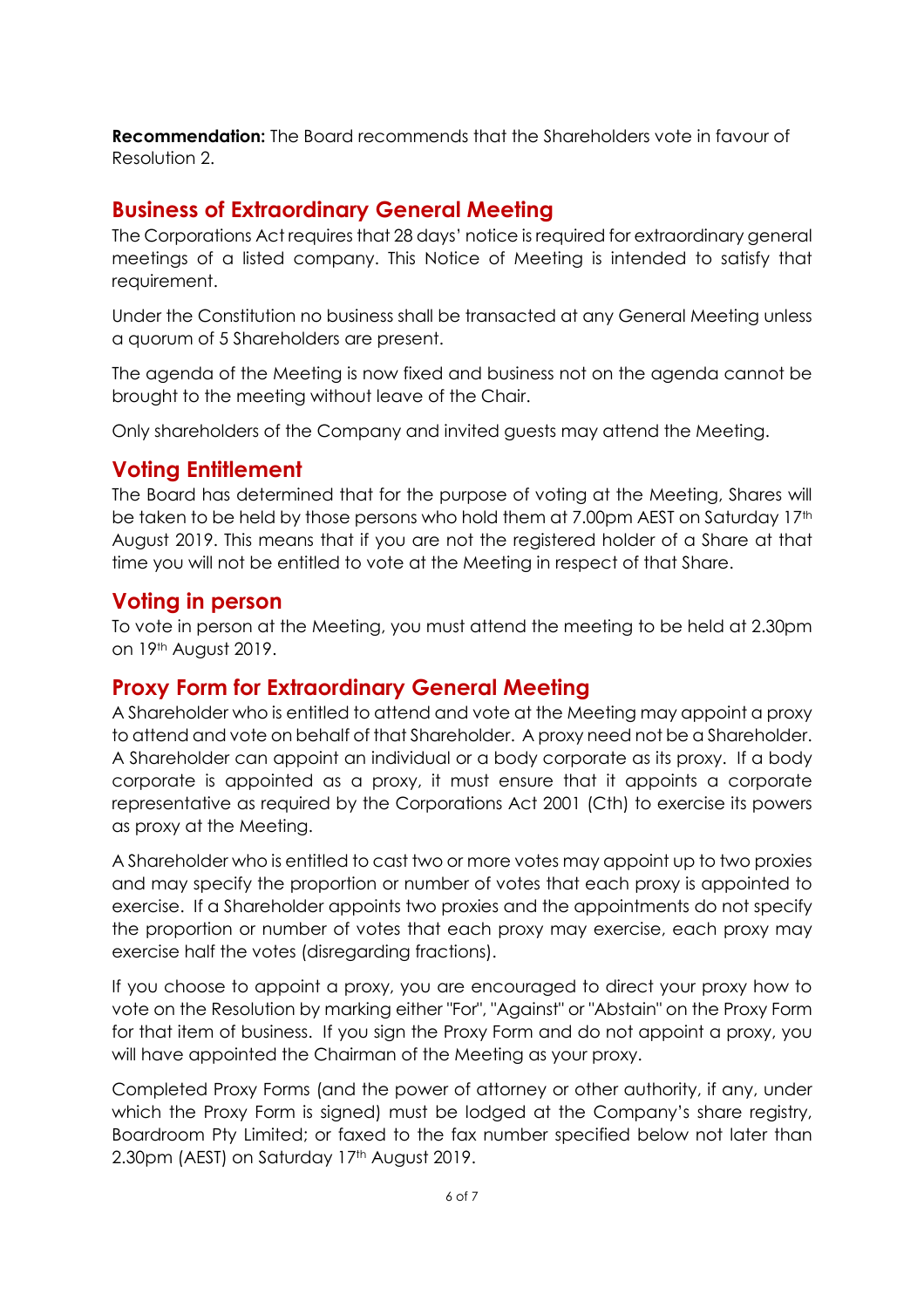Address (hand deliveries): Boardroom Pty Limited, Level 12, 225 George Street, Sydney NSW 2000. Address (postal deliveries): Boardroom Pty Limited, GPO Box 3993, Sydney NSW 2001

Fax number for lodgement: +61 2 9290 9655

Please read all instructions carefully before completing the proxy form.

Alternatively, please visit [www.votingonline.com.au/dclegmaug2019](http://www.votingonline.com.au/dclegmaug2019) to submit your voting intentions.

### **Undirected proxies**

Subject to any restrictions set out in this Notice of Meeting or the Proxy Form, the Chairman of the meeting intends to vote all undirected proxies in favour of all resolutions.

If you appoint the Chairman of the Meeting (or the Chairman is taken to be appointed) as your proxy and you do not direct the Chairman how to vote on a resolution, then by completing and returning the Proxy Form, you expressly authorise the Chairman to exercise the proxy and to vote in accordance with his stated intention to vote in favour of all resolutions.

If you have appointed the Chairman of the Meeting (or the Chairman is taken to be appointed) as your proxy and you direct the Chairman how to vote on a resolution by marking either "'for", "against" or "abstain" for a resolution, then your vote will be cast in accordance with your direction.

### **Corporate representatives**

A Shareholder, or proxy, that is a body corporate and entitled to attend and vote at the Meeting may appoint an individual to act as its corporate representative. Evidence of the appointment of a corporate representative must be in accordance with section 250D of the Corporations Act and be lodged with the Company.

A Shareholder entitled to attend and vote at the Meeting may appoint an attorney to attend and vote at the Meeting on the Shareholder's behalf. The power of attorney appointing the attorney must be duly signed and specify the name of each of the Shareholder, the Company and the attorney, and also specify the meetings at which the appointment may be used. The appointment may be a standing one.

A corporate representative or an attorney may, but need not, be a Shareholder of the Company.

Corporate representatives should bring to the Meeting appropriate evidence of appointment as a representative in accordance with the constitution of the Company. Attorneys are requested to bring to the Meeting the original or a certified copy of the power of attorney pursuant to which they were appointed. Proof of identity will also be required for corporate representatives and attorneys.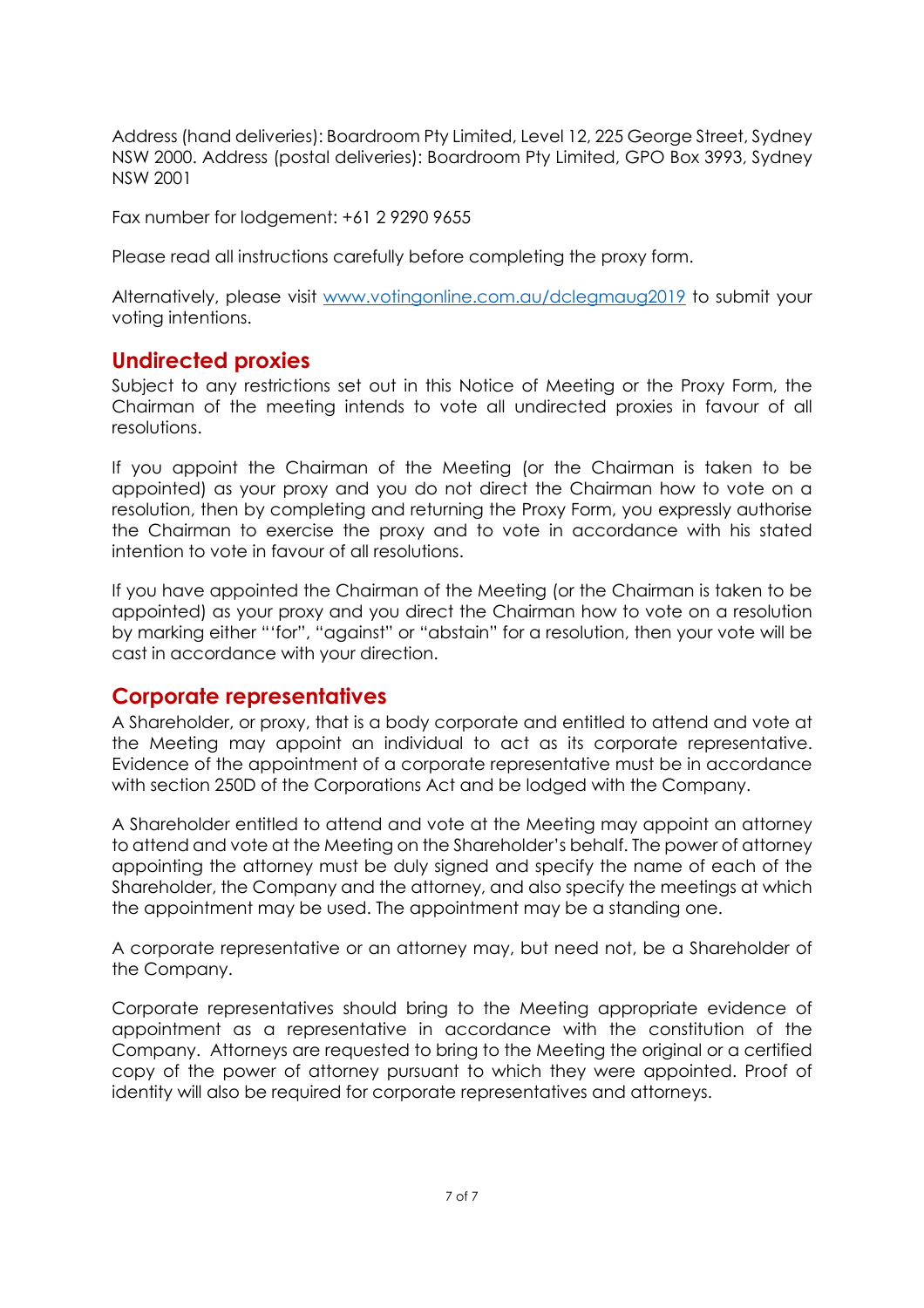

**All Correspondence to:**

|   | <b>By Mail</b> | Boardroom Pty Limited<br>GPO Box 3993<br>Sydney NSW 2001 Australia |
|---|----------------|--------------------------------------------------------------------|
| 昌 | By Fax:        | +61 2 9290 9655                                                    |
| 旦 | Online:        | www.boardroomlimited.com.au                                        |
| ₩ |                | By Phone: (within Australia) 1300 737 760                          |
|   |                | (outside Australia) +61 2 9290 9600                                |

### **YOUR VOTE IS IMPORTANT**

For your vote to be effective it must be recorded **before 2.30pm AEST on Saturday 17 August 2019**

**STEP 1: VISIT https://www.votingonline.com.au/dclegmaug2019** 

**STEP 2: Enter your Postcode OR Country of Residence (if outside Australia)**

**STEP 3: Enter your Voting Access Code (VAC):**

#### **TO VOTE BY COMPLETING THE PROXY FORM**

#### **STEP 1 APPOINTMENT OF PROXY**

Indicate who you want to appoint as your Proxy.

If you wish to appoint the Chair of the Meeting as your proxy, mark the box. If you wish to appoint someone other than the Chair of the Meeting as your proxy please write the full name of that individual or body corporate. If you leave this section blank, or your named proxy does not attend the meeting, the Chair of the Meeting will be your proxy. A proxy need not be a securityholder of the company. Do not write the name of the issuer company or the registered securityholder in the space.

#### **Appointment of a Second Proxy**

You are entitled to appoint up to two proxies to attend the meeting and vote. If you wish to appoint a second proxy, an additional Proxy Form may be obtained by contacting the company's securities registry or you may copy this form.

#### To appoint a second proxy you must:

(a) complete two Proxy Forms. On each Proxy Form state the percentage of your voting rights or the number of securities applicable to that form. If the appointments do not specify the percentage or number of votes that each proxy may exercise, each proxy may exercise half your votes. Fractions of votes will be disregarded. (b) return both forms together in the same envelope.

#### **STEP 2 VOTING DIRECTIONS TO YOUR PROXY**

To direct your proxy how to vote, mark one of the boxes opposite each item of business. All your securities will be voted in accordance with such a direction unless you indicate only a portion of securities are to be voted on any item by inserting the percentage or number that you wish to vote in the appropriate box or boxes. If you do not mark any of the boxes on a given item, your proxy may vote as he or she chooses. If you mark more than one box on an item for all your securities your vote on that item will be invalid.

#### **Proxy which is a Body Corporate**

Where a body corporate is appointed as your proxy, the representative of that body corporate attending the meeting must have provided an "Appointment of Corporate Representative" prior to admission. An Appointment of Corporate Representative form can be obtained from the company's securities registry.

#### **STEP 3 SIGN THE FORM**

The form **must** be signed as follows: **Individual:** This form is to be signed by the securityholder.

**Joint Holding**: where the holding is in more than one name, all the securityholders should sign.

**Power of Attorney:** to sign under a Power of Attorney, you must have already lodged it with the registry. Alternatively, attach a certified photocopy of the Power of Attorney to this form when you return it.

**Companies:** this form must be signed by a Director jointly with either another Director or a Company Secretary. Where the company has a Sole Director who is also the Sole Company Secretary, this form should be signed by that person. **Please indicate the office held by signing in the appropriate place.**

#### **STEP 4 LODGEMENT**

Proxy forms (and any Power of Attorney under which it is signed) must be received no later than 48 hours before the commencement of the meeting, therefore by **2.30pm AEST on Saturday 17 August 2019.** Any Proxy Form received after that time will not be valid for the scheduled meeting.

**Proxy forms may be lodged using the enclosed Reply Paid Envelope or:**

| Online      | https://www.votingonline.com.au/dclegmaug2019                                      |
|-------------|------------------------------------------------------------------------------------|
| 昌<br>By Fax | + 61 2 9290 9655                                                                   |
| ⊠ By Mail   | Boardroom Pty Limited<br>GPO Box 3993.<br>Sydney NSW 2001 Australia                |
| In Person   | Boardroom Pty Limited<br>Level 12, 225 George Street,<br>Sydney NSW 2000 Australia |

#### **Attending the Meeting**

If you wish to attend the meeting please bring this form with you to assist registration**.**





 Scan QR Code using smartphone QR Reader App